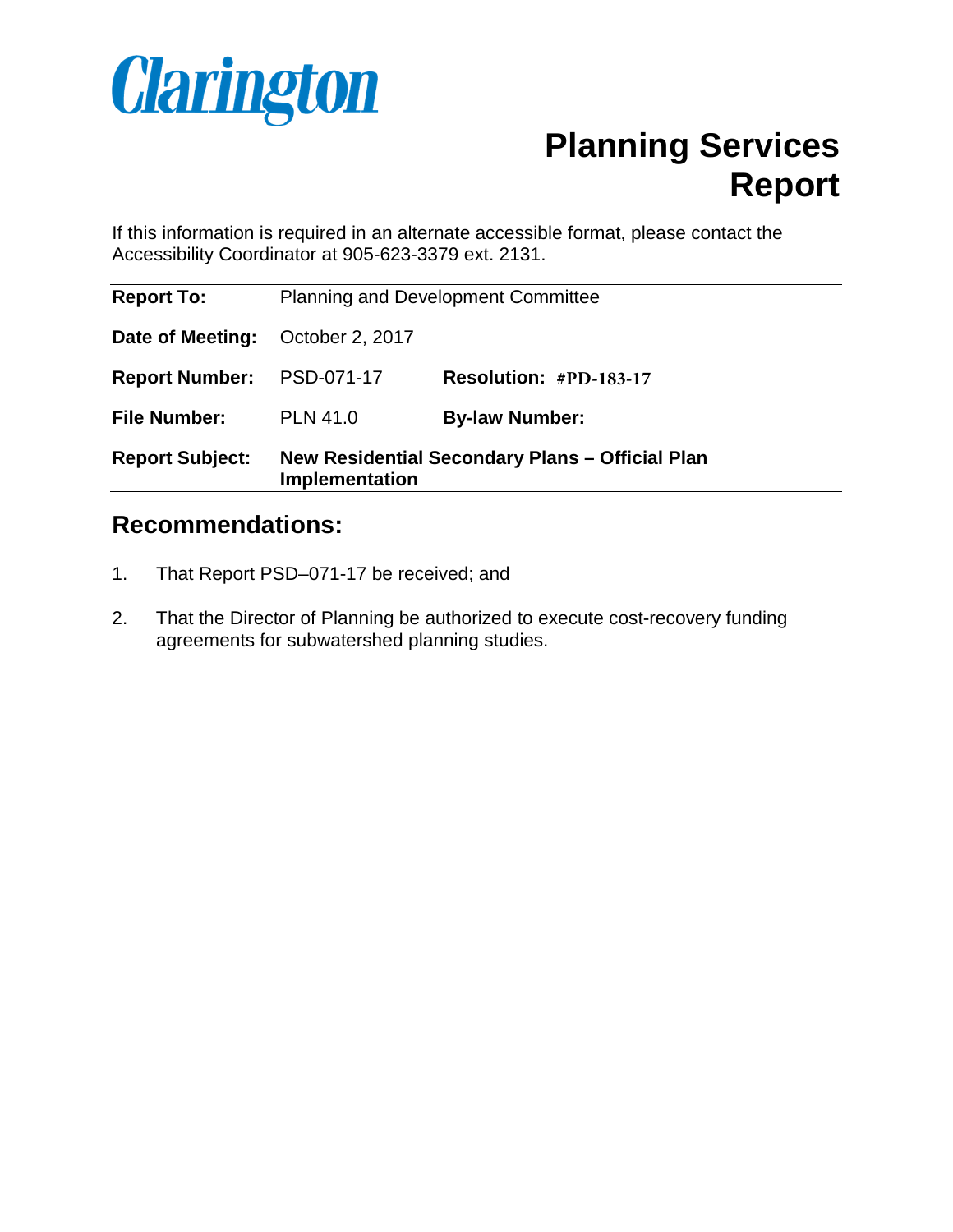### **Report Overview**

The purpose of this report is to provide an update regarding the new residential neighbourhood Secondary Plans. It also provides an update regarding Subwatershed Planning.

# **1. Background**

- 1.1 The Clarington Official Plan, as amended by Official Plan Amendment 107 (OPA 107), requires that new residential areas greater than 20 ha are to be planned by means of Secondary Plans. This neighbourhood scale planning allows for a more detailed analysis of land use and transportation issues and specific ways to achieve the objectives of the Clarington Official Plan, including meeting density and infill targets.
- 1.2 Secondary Plans form part of the Official Plan. The preparation or amendment of a Secondary Plan follows the same procedures as an Official Plan Amendment under the Planning Act. This includes the preparation of supporting technical studies, public engagement, notice and holding of public meetings and adoption procedures.
- 1.3 Supporting studies are prepared in order to inform the preparation of the Secondary Plan. The collective recommendations (opportunities and constraints) from these background studies will determine/influence the developable area of the Secondary Plan, influence the mix and location for the various land uses, as well as recommend design and development parameters. Some of the more important studies are:
	- Subwatershed studies, which establish the base environmental parameters for neighbourhood planning, including not only the natural heritage and hydrological systems but also Master Drainage Plans for the neighbourhoods;
	- Financial Impact Analysis which will examine the impact on capital and operating budgets related to the growth of each neighbourhood and the cumulative impact across the Municipality;
	- Sustainability Plans to develop growth principles, strategies, land uses and transportation networks to plan for new neighbourhoods to be net zero development;
	- Urban design studies, particularly to address intensification of existing built-up areas and higher densities in designated Greenfield Areas;
	- Where relevant, retail market studies to examine market impacts of any proposed commercial expansions; and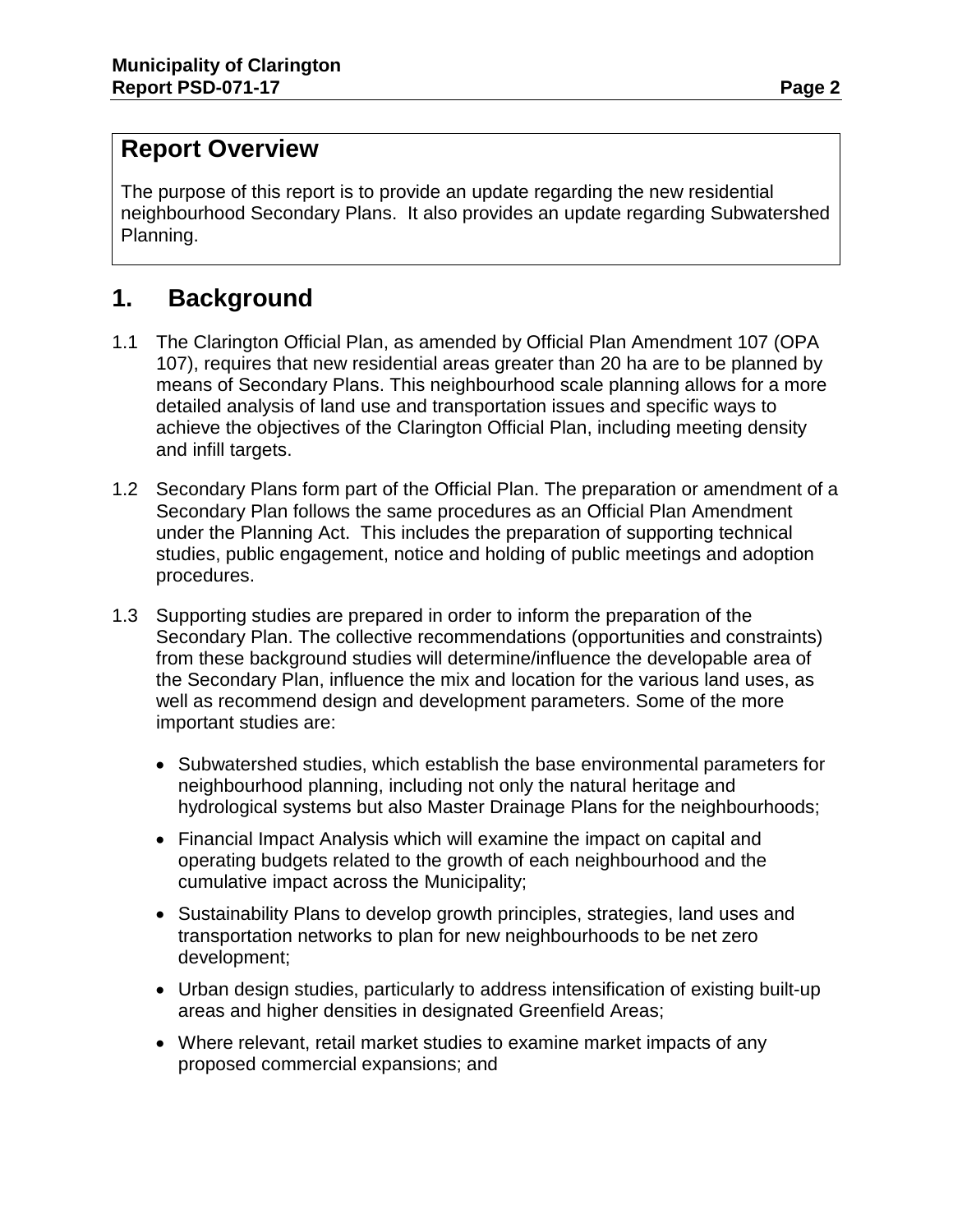- Integrated Environmental Assessments for the municipal infrastructure components.
- 1.4 In addition to land use policies, Secondary Plans must include phasing policies to address sequential development within the Plan area as well as the efficient and optimized use of infrastructure. Development policies must also be included that address minimizing the financial implications to the Municipality of servicing, operating and cost recovery for municipal services.
- 1.5 As provided for in the Official Plan, the following secondary planning work will be undertaken:
	- Seven new Secondary Plans will be prepared;
	- Seven existing Secondary Plans will be updated to conform to the new Official Plan; and
	- Six existing Neighbourhood Design Plans will be converted to Secondary Plans.

Of these, in the immediate future:

- Four new residential Secondary Plans may be prepared (Mid-Courtice; Wilmot Creek expansion; Soper Hills; Soper Springs);
- The Courtice Employment Area Secondary Plan will be prepared;
- Two Secondary Plans for Urban and Village Centres (Bowmanville East and Bowmanville West) will be updated; and
- The Foster West Neighbourhood Design Plan will be amended and converted to a Secondary Plan.

The Secondary Plans described above are shown on Figure 1.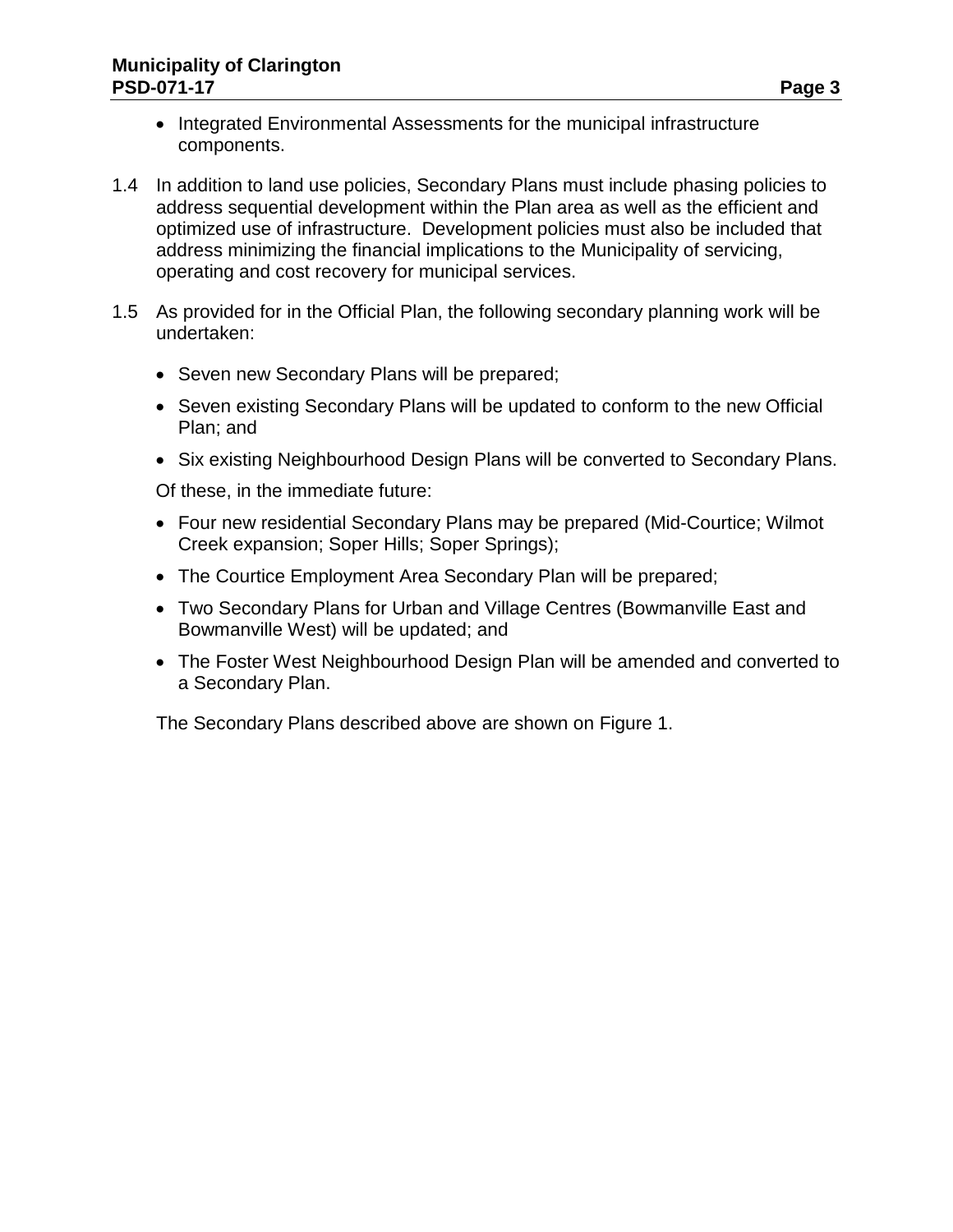

**Figure 1**: Location of Secondary Plans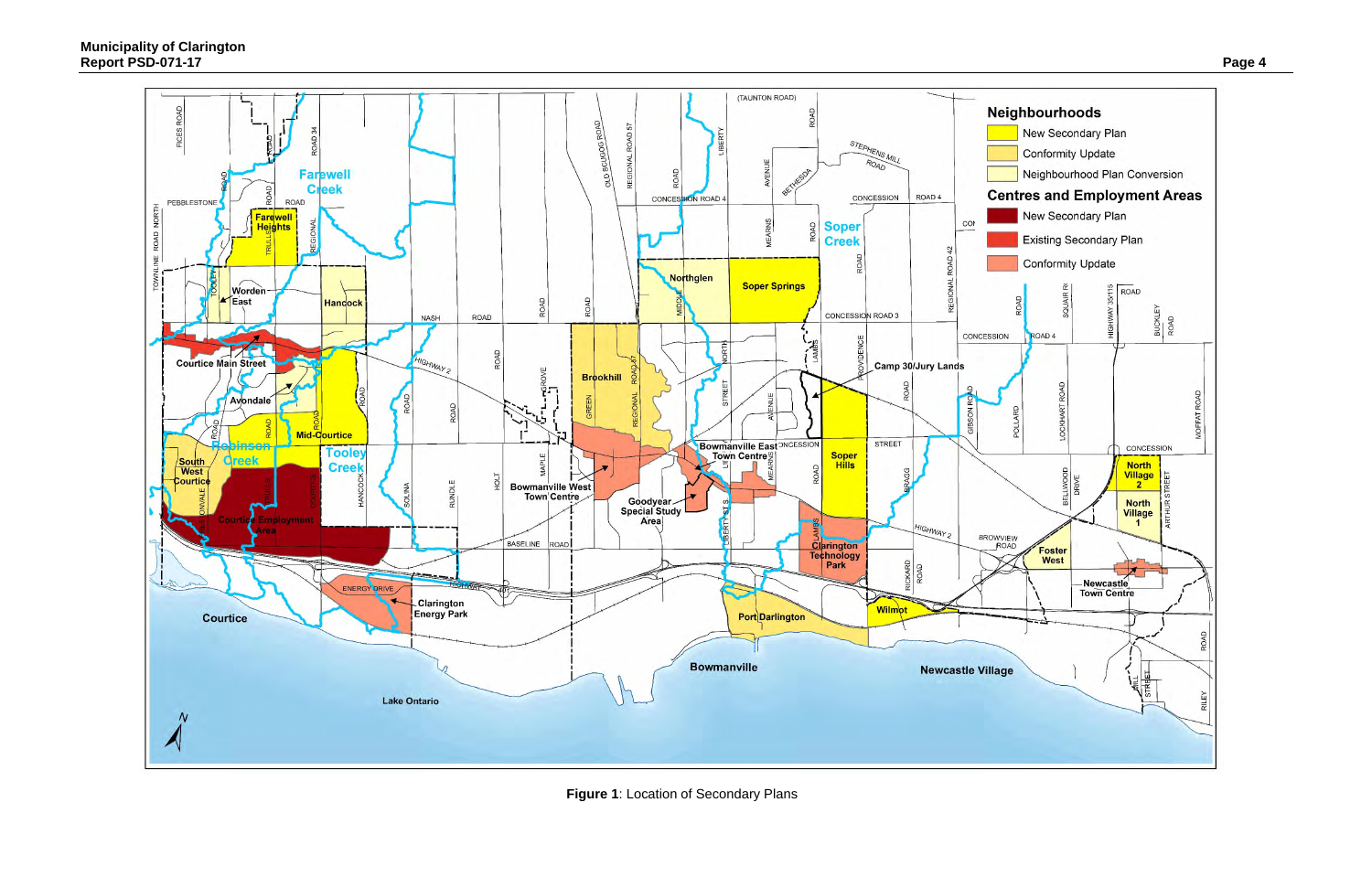# **2. Subwatershed Plans are Key Inputs**

- 2.1 The Growth Plan, the Durham Region Official Plan and the Clarington Official Plan all require a Subwatershed Plan prior to the development of new Greenfield areas. Although Watershed Studies have been completed for all of the major watersheds in Clarington, these have largely been desk top exercises based on accepted methodologies. Watershed Studies set basic protection parameters which will be refined through the Subwatershed Planning process.
- 2.2 Subwatershed Plans provide much more detail than a broadly based Watershed Plan because they focus on a tributary or area of the watershed. They are also intended to address the details of the future development state. Subwatershed plans include strategies to support the Municipality's Official Plan and identify the responsible management strategies for subwatershed areas with the primary focus of protecting natural ecosystem functions, flooding and erosion. The data collection for these studies usually spans four seasons (spring, summer, autumn and winter).
- 2.3 The Subwatershed Plan will investigate the cumulative effects of changes in land use, identify areas of risk, and make recommendations on areas for enhancement to allow for a protected and connected Natural Heritage System.
- 2.4 The Master Drainage Plan, a subcomponent of the Subwatershed Plan, provides a system of stormwater management tools for the urbanizing areas, which may include centralized facilities, private facilities and/or low impact development techniques that more closely mimic the natural environment. Guidance documents such as the Low Impact Development Stormwater Management Guide (MOECC, 2017), Grey to Green Road Retrofits (Credit Valley Conservation, 2016) as well as the Growth Plan, 2017 will influence the recommendations.
- 2.5 Recommendations from the Subwatershed Plan, including Master Drainage Plan, will be implemented via the Secondary Plan policy framework and the subsequent build out of the neighbourhoods. A Subwatershed Study is the first step in preparing a Secondary Plan.

#### **Tooley and Robinson Creek Subwatershed Plan**

2.6 Most new development in Courtice will be in either the watershed of the Tooley Creek or the Robinson Creek. (See Figure 1.) These are two of the smallest watersheds and by virtue of their size, smaller watersheds are especially vulnerable to the effects of changing land use and the impact of development, both from the employment areas and residential neighbourhoods. Virtually the entirety of these two watersheds will be urbanized. These watersheds can easily be studied together within one Subwatershed study.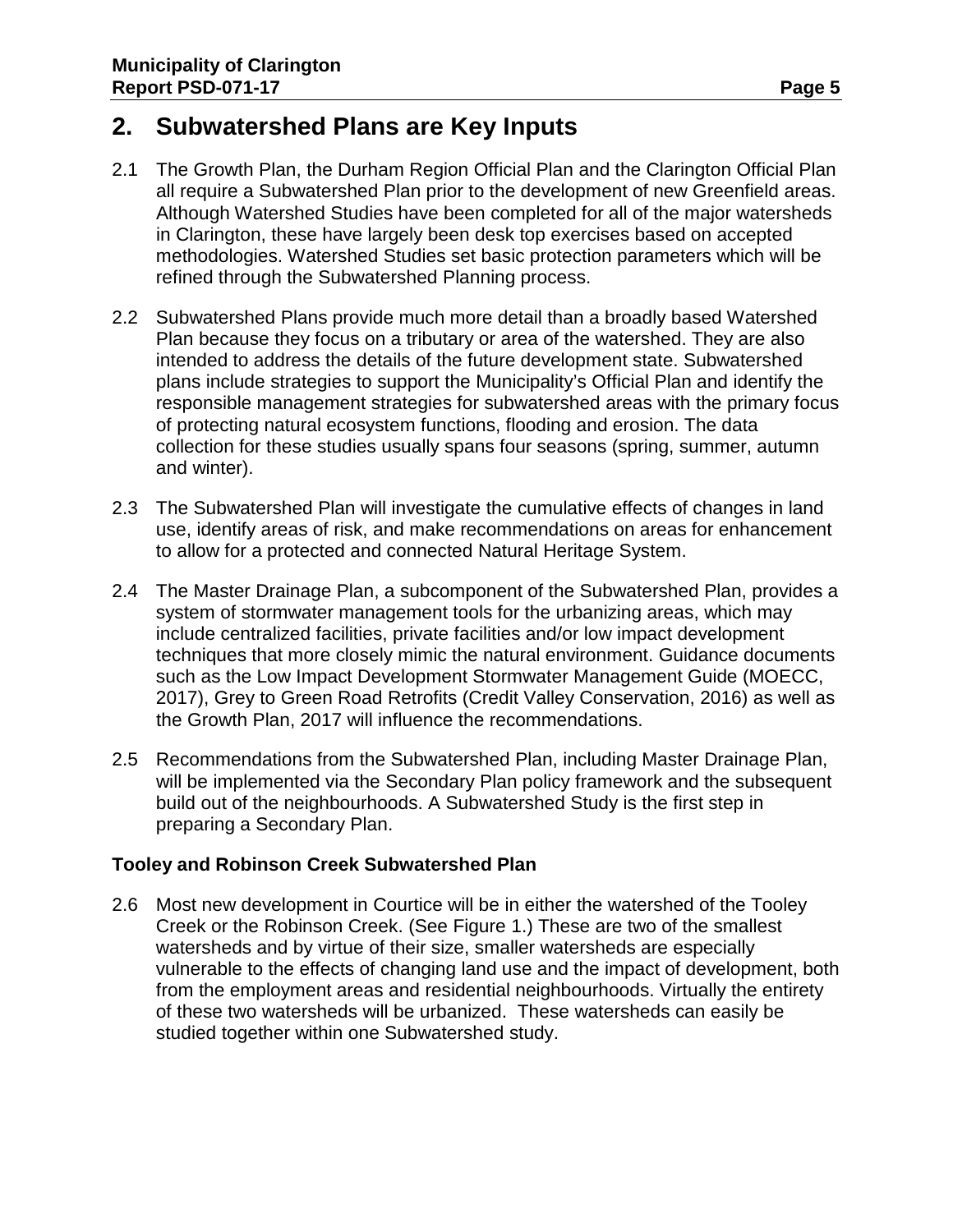- 2.7 The Subwatershed Plan for the Robinson Creek and Tooley Creek will inform the preparation of:
	- Mid-Courtice Residential Lands Secondary Plan;
	- Courtice Employment Lands Secondary Plan; and
	- The update to the Southwest Courtice Secondary Plan.
- 2.8 The 2017 Planning Services Budget included funds anticipated to pay for half of the cost of the Subwatershed Plan. The other portion will be recovered from the benefitting landowners within the mid-Courtice Residential Secondary Plan area.
- 2.9 Staff issued a Request for Proposal for the Tooley and Robinson Creeks Subwatershed Plan. Subject to the formalization of a landowners group and an agreement with the Municipality regarding the costs, the results of the request for proposal process will be brought to Council for award. We anticipate this to occur in the fall of 2017 with the Subwatershed study commencing shortly thereafter.

#### **Soper Creek Subwatershed**

- 2.10 The majority of lands remaining to be developed for residential units in Bowmanville are located east of Liberty Street within the Soper Creek watershed. The Soper Creek Subwatershed study is an essential pre-curser to undertaking the two new residential Secondary Plans, Soper Springs and Soper Hills in Bowmanville.
- 2.11 Similar to the Tooley and Robinson Creeks Subwatershed Study, staff, with the assistance of the Central Lake Ontario Conservation Authority, prepared and issued a request for proposal for the preparation of the Soper Creek Subwatershed Study.
- 2.12 Given that the subwatershed study requires four seasons of field work, staff believe it is important to be ready to issue a tender for the completion of the works as soon as a funding arrangement is in place between the respective landowners group and the Municipality. Although only preliminary meetings have been held with the landowners in the area, staff anticipate further discussions in the near future and that funding agreements will be signed in 2017.

### **3. New Residential Secondary Plans**

3.1 As required by the new planning framework in the Official Plan, there are six new residential Secondary Plans to be completed. Two new Secondary Plans in each of the lakeshore Urban Areas. Staff anticipate that the landowners within four of these Secondary Plan areas will request Council to proceed with the preparation of their Secondary Plan in the near future. A description of these four Secondary Plan areas is provided in the following section.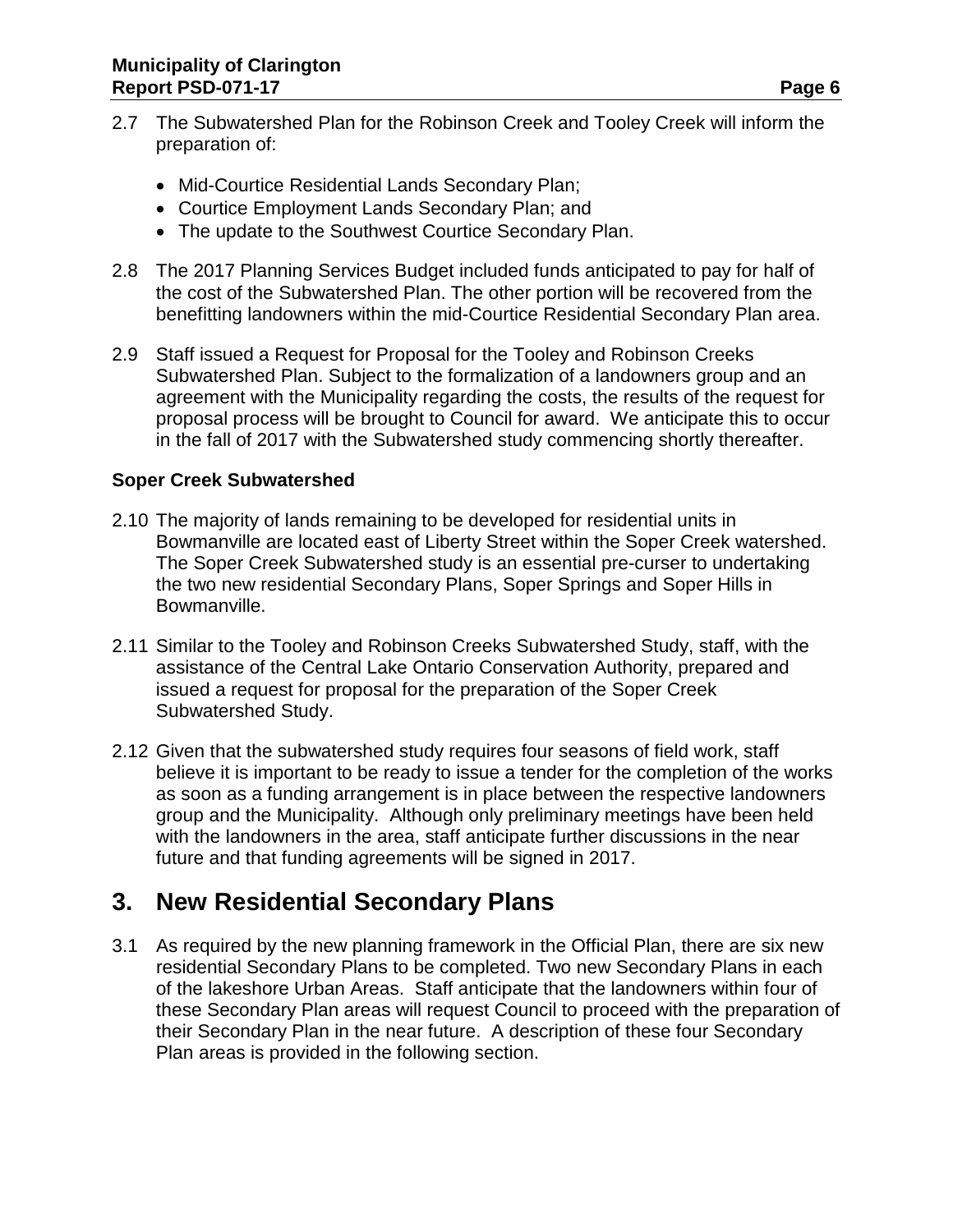#### 3.2 **Courtice – Mid-Courtice Residential Secondary Plan**

The Mid-Courtice Residential Secondary Plan includes two distinct areas that need to be planned comprehensively - the Mid-Courtice Corridor and the surrounding residential neighbourhood. The Mid-Courtice Corridor refers to the Regional Corridors along Bloor Street and Courtice Road. The surrounding residential neighbourhoods include the undeveloped portions of the Emily Stowe and Avondale Neighbourhoods and the Ebenezer Neighbourhood located on the east side of Courtice Road between Bloor Street and Highway 2. The total land in this Secondary Plan area is approximately 289 hectares (713 acres).

An initial meeting among the landowners (staff were not present) within the Secondary Plan area was held on June 14, 2017. The purpose of this meeting was to inform the landowners in the area of the Secondary Plan process, to invite the landowners to participate in the process and to financially participate in the Landowners Group. A subsequent meeting was held in July with the landowners that were interested in more information.

Since then, the landowners have formalized themselves and are represented by Delta Urban Inc. This group represents approximately 70% of the total land holdings within the Secondary Plan area. An individual owning almost 25% of the total land within the Secondary Plan area, is not yet part of the Landowners Group.

Staff will continue to meet with this group as they prepare a draft workplan for the preparation of the Mid-Courtice Secondary Plan for our review and input. This Landowners Group is anxious to proceed and staff expect they will formally request Council to consider their proposal for a Privately Initiated Secondary Plan early in 2018.

#### 3.3 **Bowmanville - Soper Hills Secondary Plan Area**

The Soper Hills Secondary Plan, one of the two new secondary plan areas in Bowmanville, is located east of Lambs Road between the CP rail line and King Street East to the south. A forested tributary of the Soper Creek is located along the eastern extent of this Secondary Plan Area. It is approximately 193 hectares (477 acres) in size. It includes two residential neighbourhoods - Soper Hills and Juryvale.

The Soper Hills Neighbourhood extends from Soper Creek east to the urban boundary. The western portion of this Soper Hills neighbourhood contains an approved, yet unbuilt, residential subdivision by Far Sight Developments. The eastern portion of the neighbourhood includes a strip of existing residences that front onto King Street East with the remainder almost entirely farmed.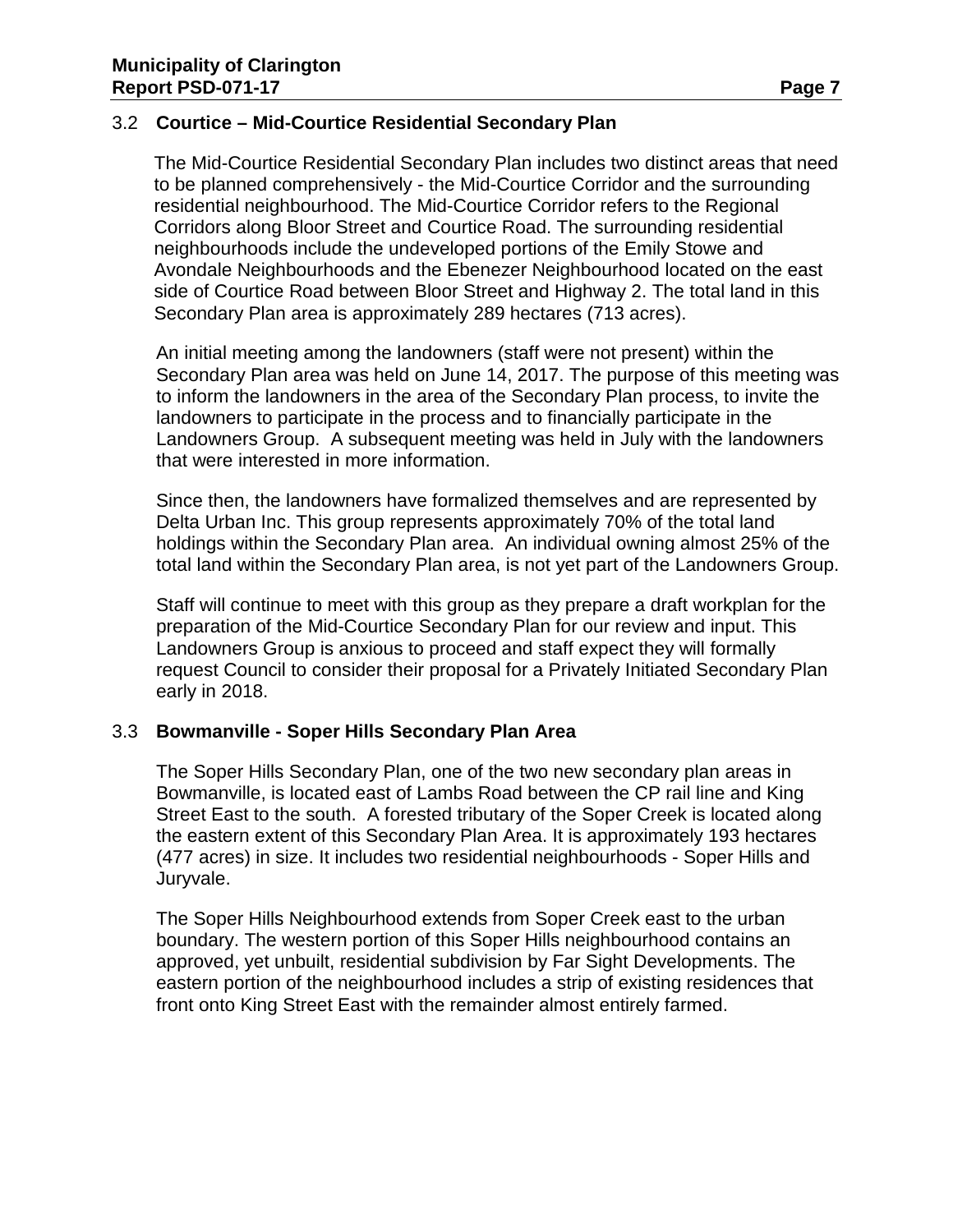The Juryvale Neighbourhood is located north of Concession Street East. It also extends to the Soper Creek to the urban boundary and includes the Camp 30/Jury lands. The Official Plan provides for the Camp 30/Jury Lands to proceed independently through a separate planning process comprising an urban design and detailed block master plan.

Juryvale Neighbourhood has also been identified as the location for a Community Park. This neighbourhood is almost completely farmed today.

#### 3.4 **Bowmanville - Soper Springs Secondary Plan Area**

The Soper Springs Neighbourhood, located in north Bowmanville, is approximately 186 hectares (459 acres) in size. It is located east of Liberty Street, North of Concession Road 3 and west of the Soper Creek Valley. Its northern limit is the Bowmanville Urban Boundary. The Official Plan has identified the north east corner of Liberty Street and Concession 3 as the location for a community park.

This area includes approximately 50 hectare (115 acre) woodlot/wetland which appears to be the headwaters for a number of tributaries of the Soper Creek. Similar to the Northglen Neighbourhood in northwest Bowmanville and the Farewell Heights Neighbourhood in north Courtice, Soper Springs located on the former Lake Iroquois Shoreline, an area identified as hydrologically significant.

#### 3.5 **Newcastle - Wilmot Secondary Plan**

Wilmot Secondary Plan is approximately 45 hectares and abuts the existing Wilmot Creek Neighbourhood to the east. It is identified as Special Policy Area B2 in the Official Plan.

The Rice Development Group, their planning consultant and staff have met on a number of occasions to discuss the preparation of this Secondary Plan. Staff continue to work with this team to prepare the terms of reference for the overall Secondary Plan, as well as the terms of references for the various supporting technical studies.

When Rice Development Group reactivated their 2004 Official Plan Amendment process, which was eventually approved through an OMB Settlement, many technical studies were prepared for their lands. Staff and Rice have agreed that any studies that have already been undertaken can be updated by the original consulting firm. However, the preparation of the updates, including the approval of the terms of reference for the update, will be managed by Municipal staff. The costs associated with these updates, including staff and agency review time, will be fully funded by Rice Development Group. More particulars regarding this arrangement will be provided in a subsequent report.

Staff anticipate that Rice Development Group will request Council authorize the preparation of the Wilmot Secondary Plan before the end of 2017.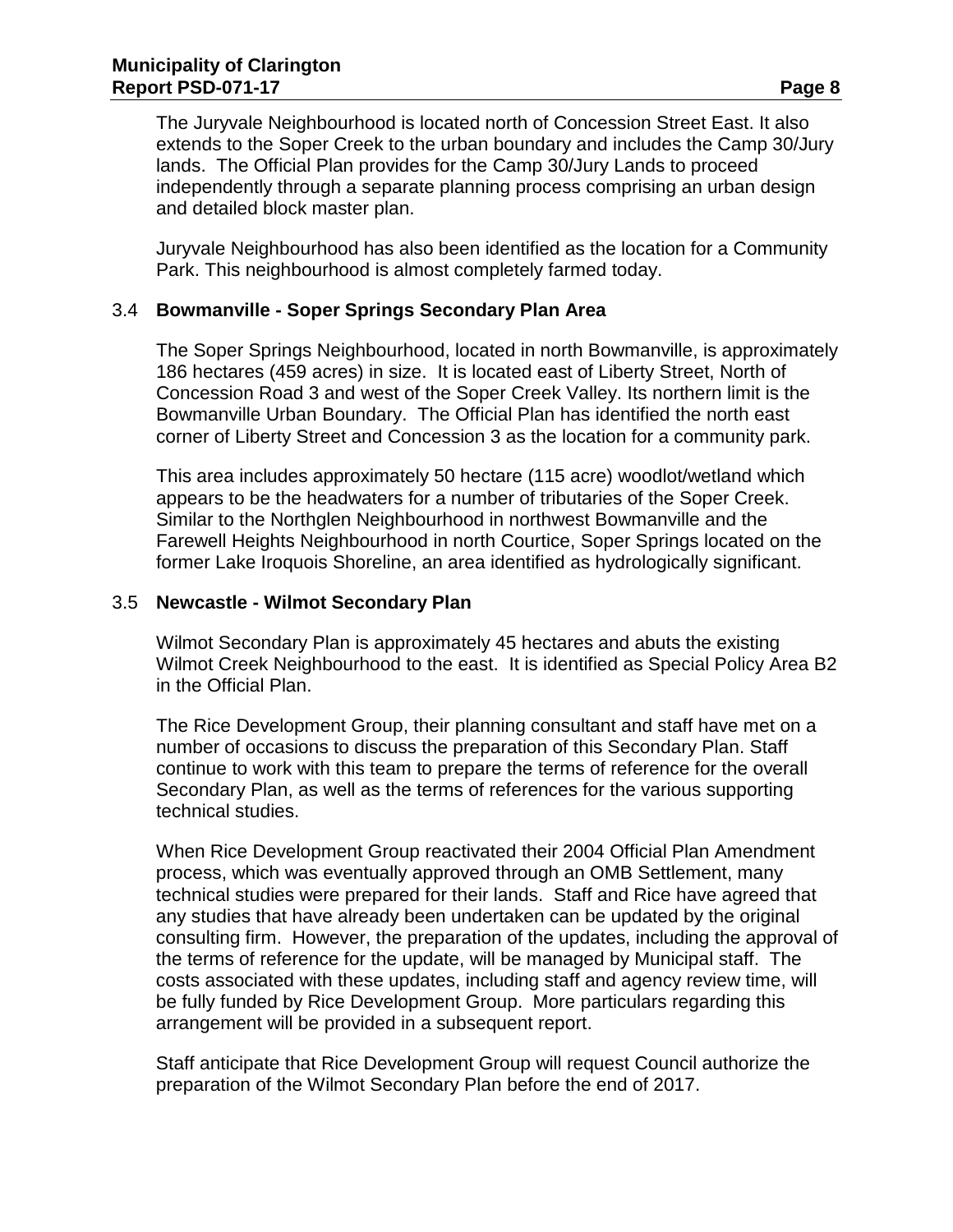### **4. Process for Privately-Initiated Neighbourhood Secondary Plans**

- 4.1 Provision was made for privately-initiated neighbourhood Secondary Plans under OPA 107. This section outlines the process to be followed where a landowner or group of landowners wish to advance the Municipality's timing for the preparation of a Secondary Plan by funding 100% of the costs for the preparation of it.
- 4.2 The Municipality's role will be the same regardless of the funding source. The Municipality will:
	- Approve the terms of reference for the Secondary Plan study;
	- Issue the request for proposals, evaluate and select the preferred consultant team;
	- Ensure that there are no conflicts of interests with the consultant team;
	- Responsively manage the project consulting team and budget;
	- Constructively engage agencies, stakeholders and residents;
	- Provide for input from the landowner group; and
	- Take all necessary regulatory steps to lead to the approval of the Secondary Plan.

The Landowners Group will have the following responsibilities:

- Establish a landowners group;
- Provide a landowners group project manager;
- Participate in a Landowners Advisory Group;
- Fund all municipal and agency costs for undertaking or participating in the Secondary Plan study;
- Draft terms of reference for the Secondary Plan study for municipal consideration in preparing the request for proposals; and
- Review and provide comments throughout the study in a timely manner.
- 4.3 Leading up to the commencement of a Secondary Plan that is being privately initiated, the Official Plan policies consider three major steps:
	- i) Consultation with municipal staff and establishment of the landowners group.

Staff anticipate numerous meetings early in this process. The meetings will convey information about the Secondary Plan process including the steps to receive Council's approval. The majority of the work in these early stages will be developer driven, including organizing the Landowners Group, preparing draft terms of reference and consulting with stakeholders.

A Landowners Group must represent the owners of generally 75% of the developable land within the Secondary Plan Area. This requirement provides for a critical mass of landowners interested in proceeding with the Secondary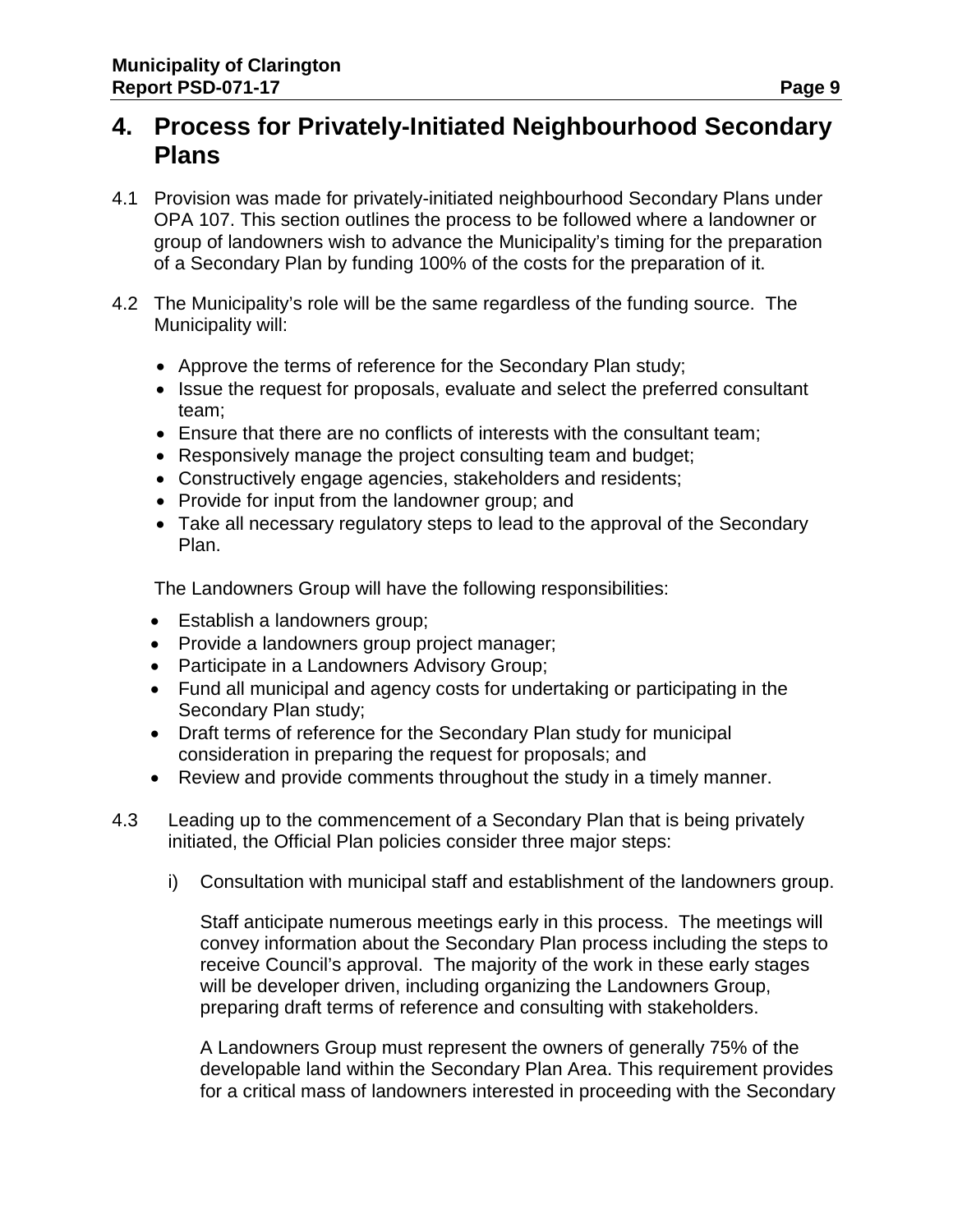Plan, that are interested in development of their lands, as well as providing for a near equitable distribution of land uses.

ii) Receipt of a Request to initiate a Secondary Plan and Terms of Reference.

At these early meetings, staff will also assist the Landowners Group in preparing the scope of work for the different components of the terms of reference. The landowners group will then make a written request to Council to approve the commencement of the Secondary Plan. This request must be accompanied with the proposed terms of reference for the work associated with the preparation of the Secondary Plan including matters such as:

- assurance of the landowners group representation;
- a documented commitment for 100% cost of funding the preparation of the Secondary Plan, including supporting studies, and staff and administrative costs;
- a draft work program;
- the scope of work/terms of references for the supporting studies; and
- a proposed public consultation process.

Once the Municipality receives the formal request, staff has ninety days to prepare a recommendation report to Council and advertise for the public meeting. During this time, other departments and municipal agencies will be consulted.

iii) Public Meeting and a Decision of Council.

A Public Meeting will be held by the Planning and Development Committee to inform and hear from all of the landowners within the Secondary Plan area about the proposed Secondary Plan.

At this meeting, a staff recommendation report will be considered in making a decision to proceed with a secondary plan study. If approved, the Municipality and the landowners group will execute the appropriate agreements. Upon execution of these agreements, the Municipality will proceed with the necessary request for proposals for the different Secondary Plan studies required.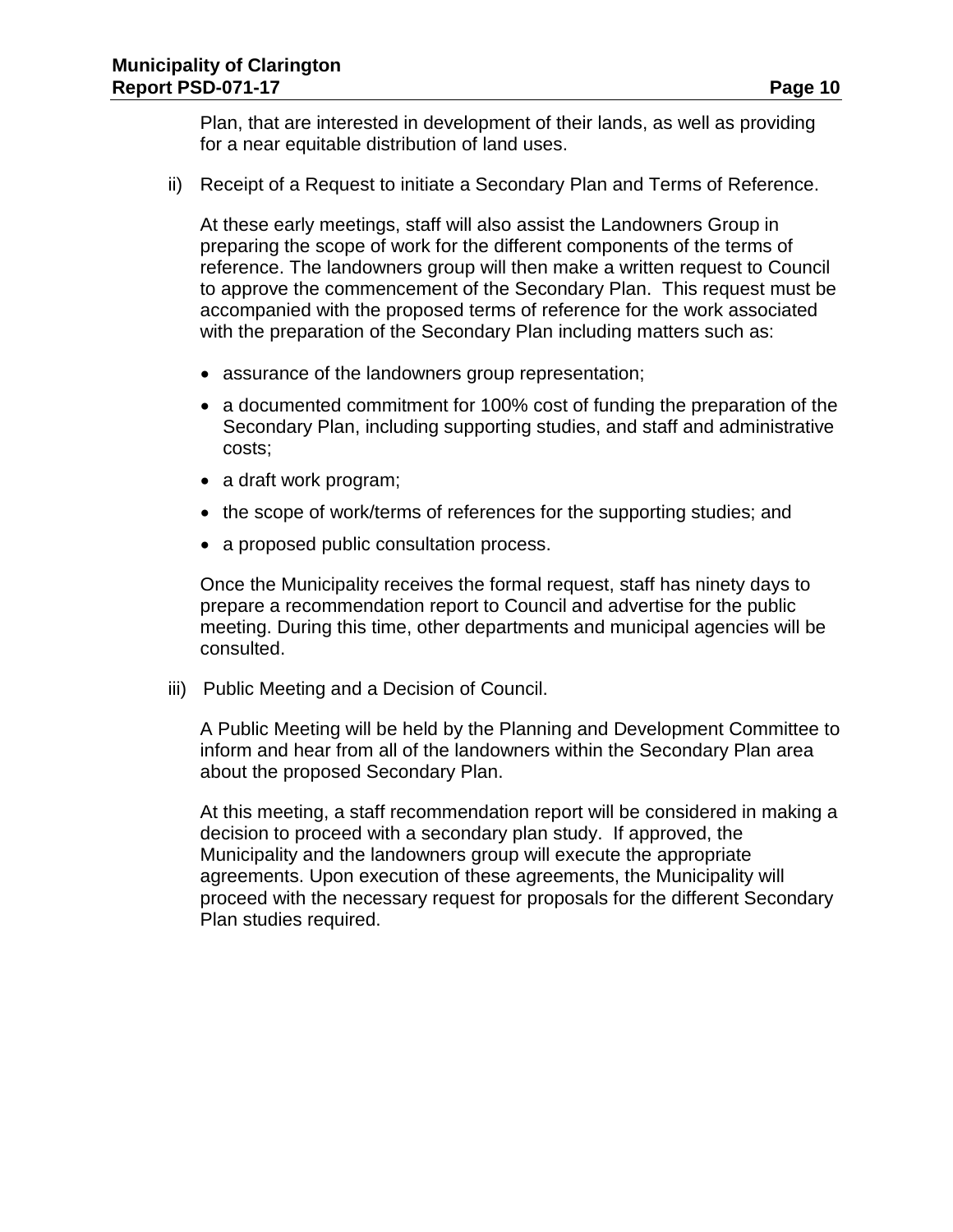# **5. Financial Implications**

The 2017 Budget includes funds to pay for 50% of the cost for the preparation of the Tooley Creek and Robinson Creek Subwatershed Study. The preparation of the Subwatershed Study will be contingent on the signing of a cost sharing agreement with the Mid-Courtice Residential Secondary Plan Area Landowners Group.

Staff do not anticipate that the preparation of the Mid-Courtice Residential Secondary Plan will financially impact the Municipality because we understand the landowners group in this area is eager to develop and will therefore finance 100% of the cost of preparing the Secondary Plan. Council will be provided with a subsequent report when financing has been committed by the landowners group.

As noted in an early section of this report, Rice Development Group already has committed to funding 100% of the cost of the Wilmot Secondary Plan, including administrative costs thereby not impacting the municipal budget.

# **6. Concurrence**

Not Applicable.

# **7. Strategic Plan Application**

The actions described in this report will help to meet strategic plan priorities for:

- transportation;
- good governance;
- managing growth to maintain our small town feel; and
- protecting and enhancing access to the natural environment.

# **8. Conclusion**

Staff will bring forward several reports within the coming months regarding Subwatershed Studies as well as Secondary Plans for Council direction including the following:

- Robinson Creek and Tooley Creek Subwatershed Study Contract Award.
- Wilmot Creek Secondary Plan Initiation Public Meeting Report.
- Mid-Courtice Secondary Plan Initiation Public Meeting Report.
- Soper Creek Subwatershed Study Contract Award.
- Soper Hills Secondary Plan Initiation Public Meeting Report
- Soper Springs Secondary Plan Initiation Public Meeting Report.